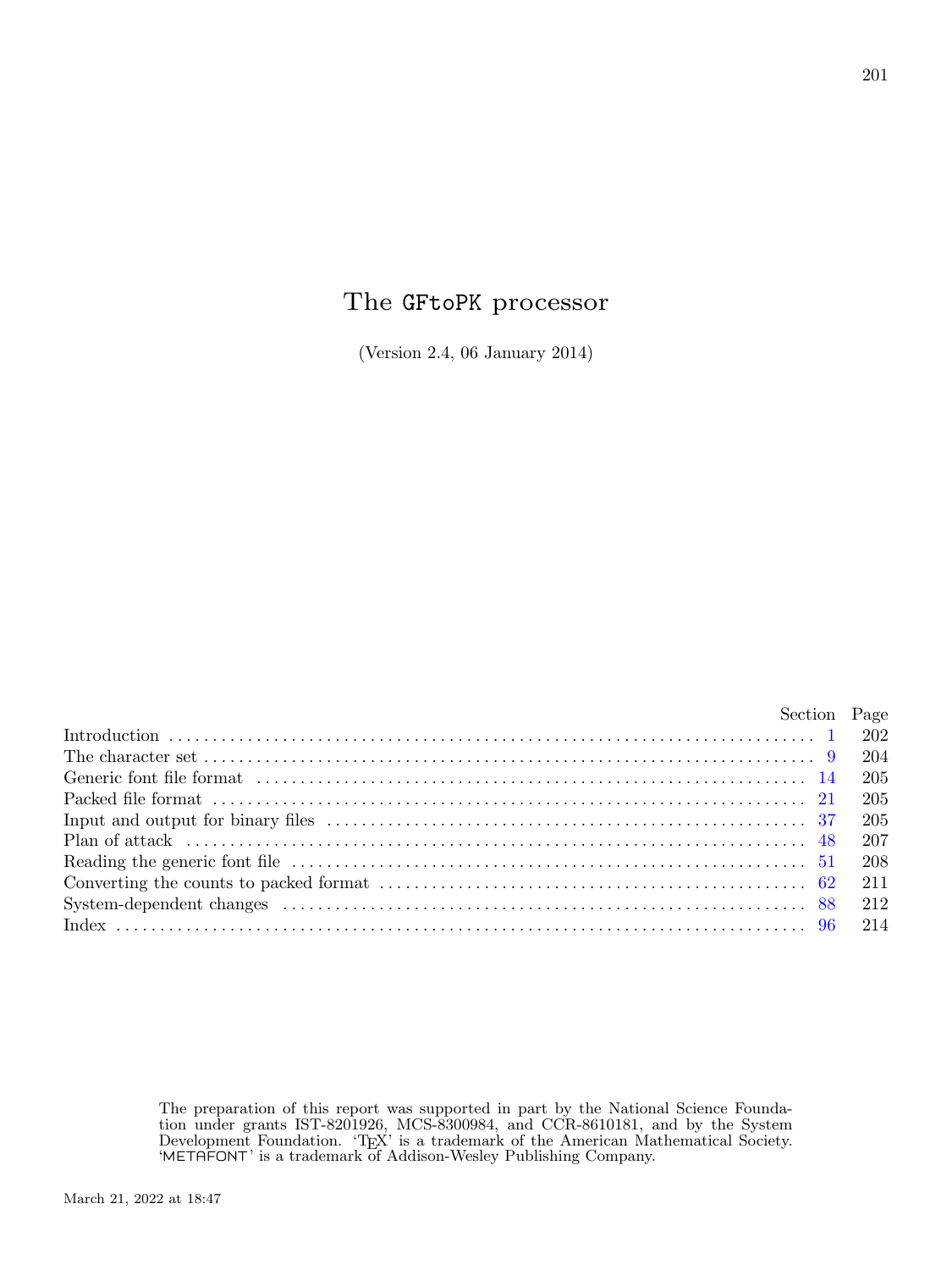<span id="page-1-0"></span>**1\* Introduction.** This program reads a GF file and packs it into a PK file. PK files are significantly smaller than GF files, and they are much easier to interpret. This program is meant to be the bridge between METAFONT and DVI drivers that read PK files. Here are some statistics comparing typical input and output file sizes:

| $_{\rm Font}$    |     |       |       | Resolution GF size PK size Reduction factor |
|------------------|-----|-------|-------|---------------------------------------------|
| $\mathrm{cmr10}$ | 300 | 13200 | 5484  | 42%                                         |
| $\mathrm{cmr10}$ | 360 | 15342 | 6496  | 42\%                                        |
| $\mathrm{cmr10}$ | 432 | 18120 | 7808  | 43%                                         |
| $\mathrm{cmr10}$ | 511 | 21020 | 9440  | 45\%                                        |
| $\mathrm{cmr10}$ | 622 | 24880 | 11492 | 46\%                                        |
| $\mathrm{cmr10}$ | 746 | 29464 | 13912 | 47\%                                        |
| cminch           | 300 | 48764 | 22076 | 45\%                                        |

It is hoped that the simplicity and small size of the PK files will make them widely accepted.

The PK format was designed and implemented by Tomas Rokicki during the summer of 1985. This program borrows a few routines from GFtoPXL by Arthur Samuel.

The *banner* string defined here should be changed whenever GFtoPK gets modified. The *preamble comment* macro (near the end of the program) should be changed too.

```
define \, my_name \equiv 'gftopk'define banner ≡ ´This␣is␣GFtoPK,␣Version␣2.4´ { printed when the program starts }
```
**4\*.** The binary input comes from *gf file* , and the output font is written on *pk file* . All text output is written on Pascal's standard *output* file. The term *print* is used instead of *write* when this program writes on *output*, so that all such output could easily be redirected if desired. Since the terminal output is really not very interesting, it is produced only when the −v command line flag is presented.

```
\text{define } print(\texttt{\#}) \equivif verbose then write (stdout, #)
  \text{define } print\_ln(\texttt{\#}) \equivif verbose then rite\_ln({stdout, #})program GFtoPK (gf file , pk file , output);
  const ⟨ Constants in the outer block 6* ⟩
  type ⟨ Types in the outer block 9 ⟩
  var ⟨ Globals in the outer block 11 ⟩
     ⟨ Define parse arguments 88* ⟩
  procedure initialize ; { this procedure gets things started properly }
    var i: integer ; { loop index for initializations }
    begin kpse set program name (argv [0], my name ); kpse init prog (´GFTOPK´, 0, nil, nil);
    parse arguments ; print(banner ); print ln(version string ); ⟨ Set initial values 12 ⟩
```

```
end;
```
**5\*.** This module is deleted, because it is only useful for a non-local goto, which we can't use in C.

**6\*.** The following parameters can be changed at compile time to extend or reduce GFtoPK's capacity. The values given here should be quite adequate for most uses. Assuming an average of about three strokes per raster line, there are six run-counts per line, and therefore  $max_{x}$  will be sufficient for a character 2600 pixels high.

*⟨* Constants in the outer block 6\* *⟩ ≡*  $line_length = 79;$  {bracketed lines of output will be at most this long }  $MAX \cdot ROW = 16000;$  {largest index in the initial main *row* array } This code is used in section  $4^*$ .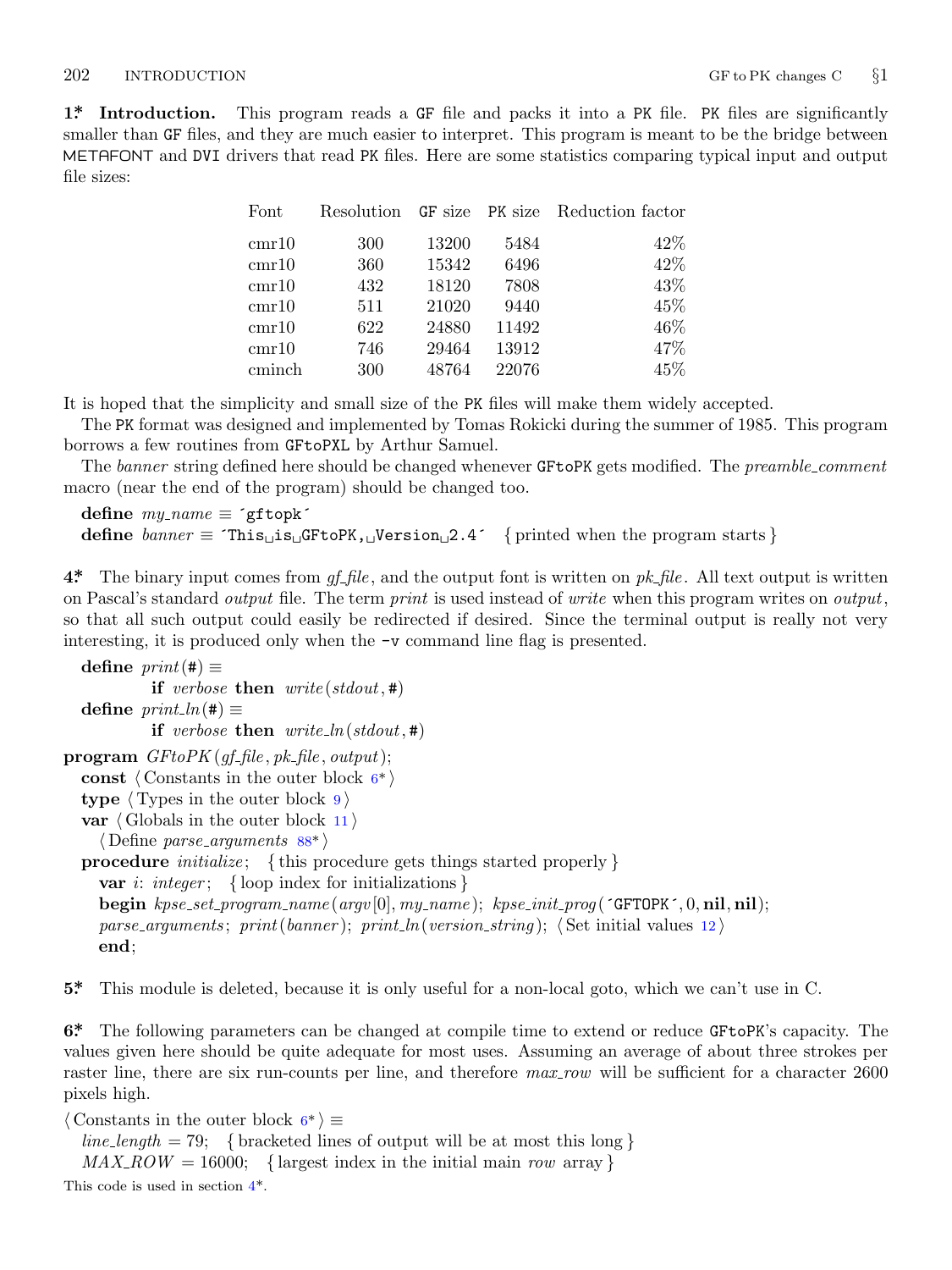<span id="page-2-0"></span>**8\*.** If the GF file is badly malformed, the whole process must be aborted; GFtoPK will give up, after issuing an error message about the symptoms that were noticed.

Such errors might be discovered inside of subroutines inside of subroutines, so we might want to *abort* the program with an error message.

```
\text{define } abort(\texttt{\#}) \equivbegin write\_ln(staterr, 4); uexit(1);
                 end
\text{define } bad\_gf(\texttt{\#}) \equiv abort(\text{'Bad}_{\sqcup}GF_{\sqcup}file: \sqcup \text{'}, \texttt{\#}, \text{'!'})
```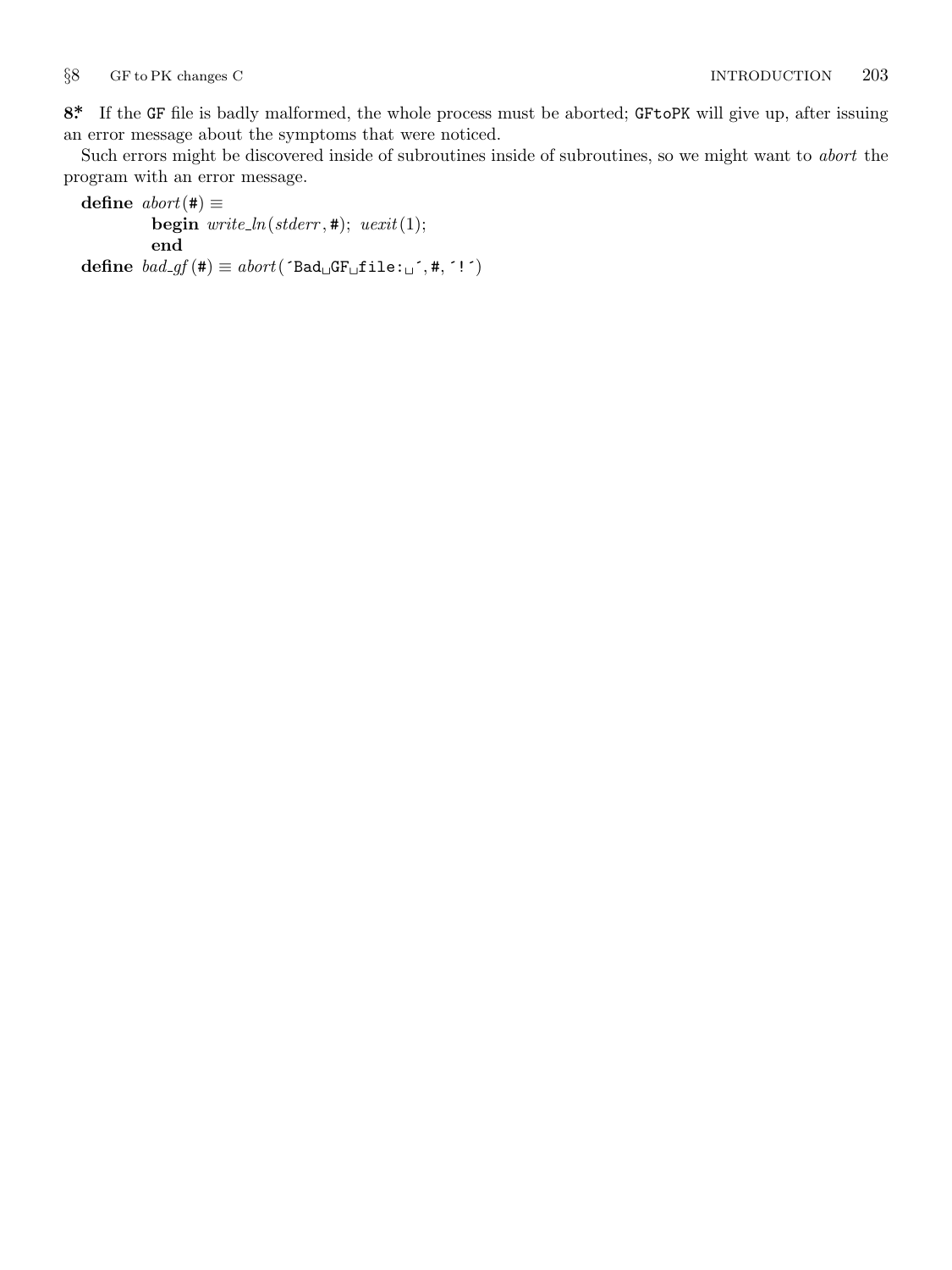<span id="page-3-0"></span>204 THE CHARACTER SET GF to PK changes C  $\frac{89}{9}$ 

**10\*.** The original Pascal compiler was designed in the late 60s, when six-bit character sets were common, so it did not make provision for lower case letters. Nowadays, of course, we need to deal with both upper and lower case alphabets in a convenient way, especially in a program like GFtoPK. So we shall assume that the Pascal system being used for GFtoPK has a character set containing at least the standard visible characters of ASCII code ("!" through "~").

Some Pascal compilers use the original name *char* for the data type associated with the characters in text files, while other Pascals consider *char* to be a 64-element subrange of a larger data type that has some other name. In order to accommodate this difference, we shall use the name *text char* to stand for the data type of the characters in the output file. We shall also assume that *text char* consists of the elements *chr* (*first text char* ) through *chr* (*last text char* ), inclusive. The following definitions should be adjusted if necessary.

**define**  $char \equiv 0 \ldots 255$ **define**  $text\_text\_char \leq char$  { the data type of characters in text files } **define**  $first\_text\_char = 0$  { ordinal number of the smallest element of  $text\_char}$ } **define**  $last\_text\_char = 127$  {ordinal number of the largest element of  $text\_char}$ }

*⟨* Types in the outer block 9 *⟩* +*≡*  $text$ *file* = **packed file of**  $text$ *text\_char*;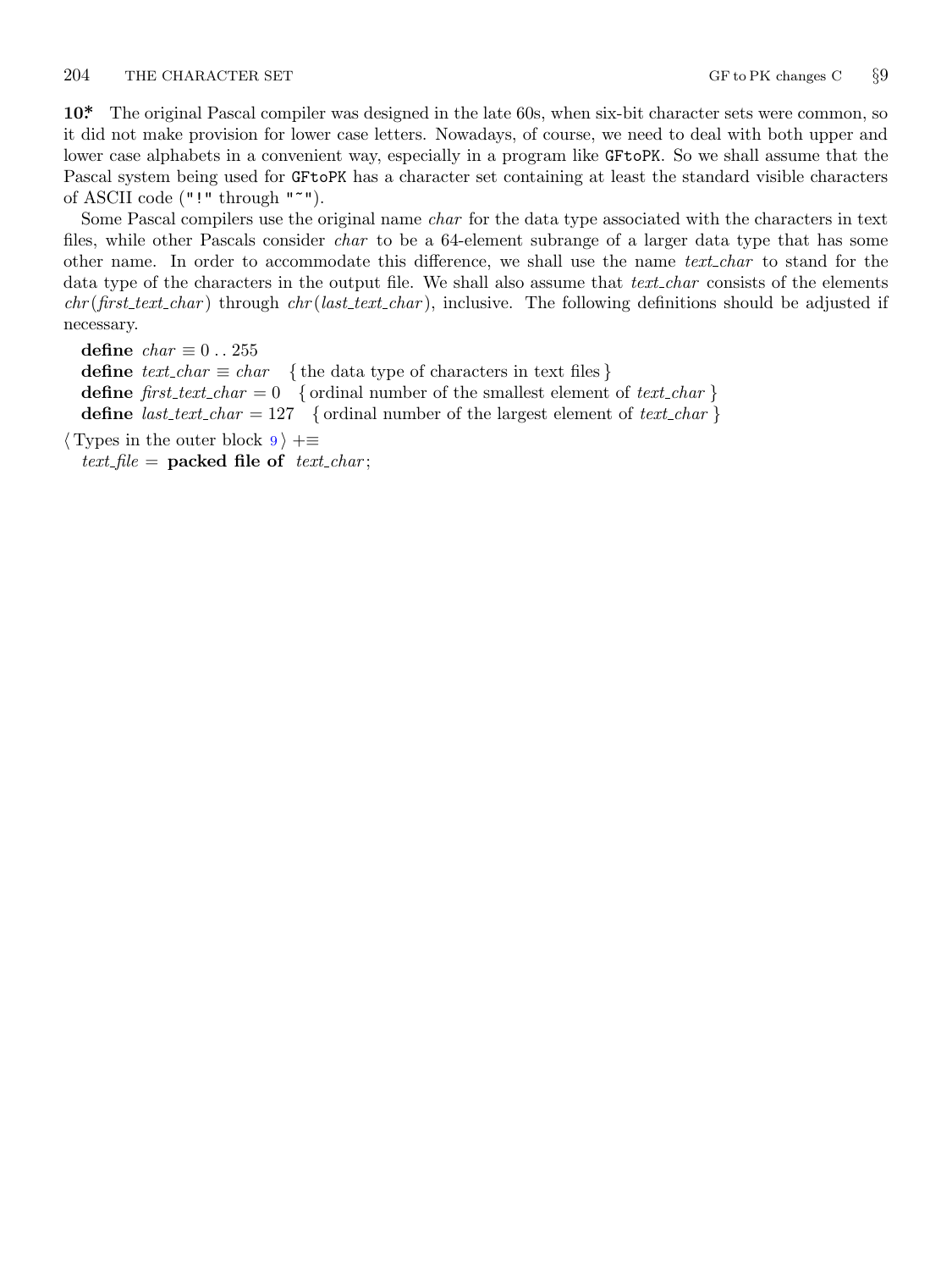<span id="page-4-0"></span>**39\*.** In C, we do path searching based on the user's environment or the default paths.

**procedure** *open\_gf\_file*; { prepares to read packed bytes in  $gf$ \_file } **begin**  $gf$ <sup>*file*  $\leftarrow$  *kpse\_open\_file*( $gf$ *\_name*,  $k$ *pse\_gf\_format*);  $gf$ *\_loc*  $\leftarrow$  0;</sup> **end**;

**40\*.** To prepare the *pk file* for output, we *rewrite* it.

```
procedure open_pk_file; { prepares to write packed bytes in pk\_file }
   begin \text{rewritebin}(pk\text{-file}, pk\text{-name}); pk\text{-}loc \leftarrow 0; pk\text{-}open \leftarrow true;end;
```
**44\*.** We also need a few routines to write data to the PK file. We write data in 4-, 8-, 16-, 24-, and 32-bit chunks, so we define the appropriate routines. We must be careful not to let the sign bit mess us up, as some Pascals implement division of a negative integer differently.

Output is handled through *putbyte* which is supplied by web2c.

```
\text{define } pk\_byte(\#) \equivbegin \text{putbyte}(\text{#}, \text{pk}\text{-file}); \text{ <i>incr}( \text{pk}\text{-} \text{loc})end
procedure pk halfword (a : integer );
   begin if a < 0 then a \leftarrow a + 65536;
   pubble(a \textbf{div } 256, pk\textit{-file}); pubble(a \textbf{mod } 256, pk\textit{-file}); pk\_loc \leftarrow pk\_loc + 2;
   end;
procedure pk three bytes (a : integer );
   begin putbyte (a div 65536 mod 256, pk file ); putbyte (a div 256 mod 256, pk file );
   \frac{p}{dt} putbyte (a mod 256, pk_file); pk\_loc \leftarrow pk\_loc + 3;
   end;
procedure pk word (a : integer );
   var b: integer ;
   begin if a < 0 then
      begin a \leftarrow a + 10000000000; a \leftarrow a + 100000000000; b \leftarrow 128 + a div 16777216;
      end
   else b ← a div 16777216;
   {\it putbyte(b, pk\_\nfile)}; {\it putbyte(a div 65536 mod 256, pk\_\nfile)}; {\it putbyte(a div 256 mod 256, pk\_\nfile)};
   \frac{p}{dt} \frac{p}{dt} \frac{p}{dt} \frac{p}{dt} \frac{p}{dt} \frac{p}{dt} \frac{p}{dt} \frac{p}{dt} \frac{p}{dt} \frac{p}{dt} \frac{p}{dt} \frac{p}{dt} \frac{p}{dt}end;
procedure pk_nyb(a:integer);begin if bit\_weight = 16 then
      begin output\_byte \leftarrow a * 16; bit\_weight \leftarrow 1;
      end
   else begin pk\_byte(output\_byte + a); bit\_weight \leftarrow 16;end;
   end;
```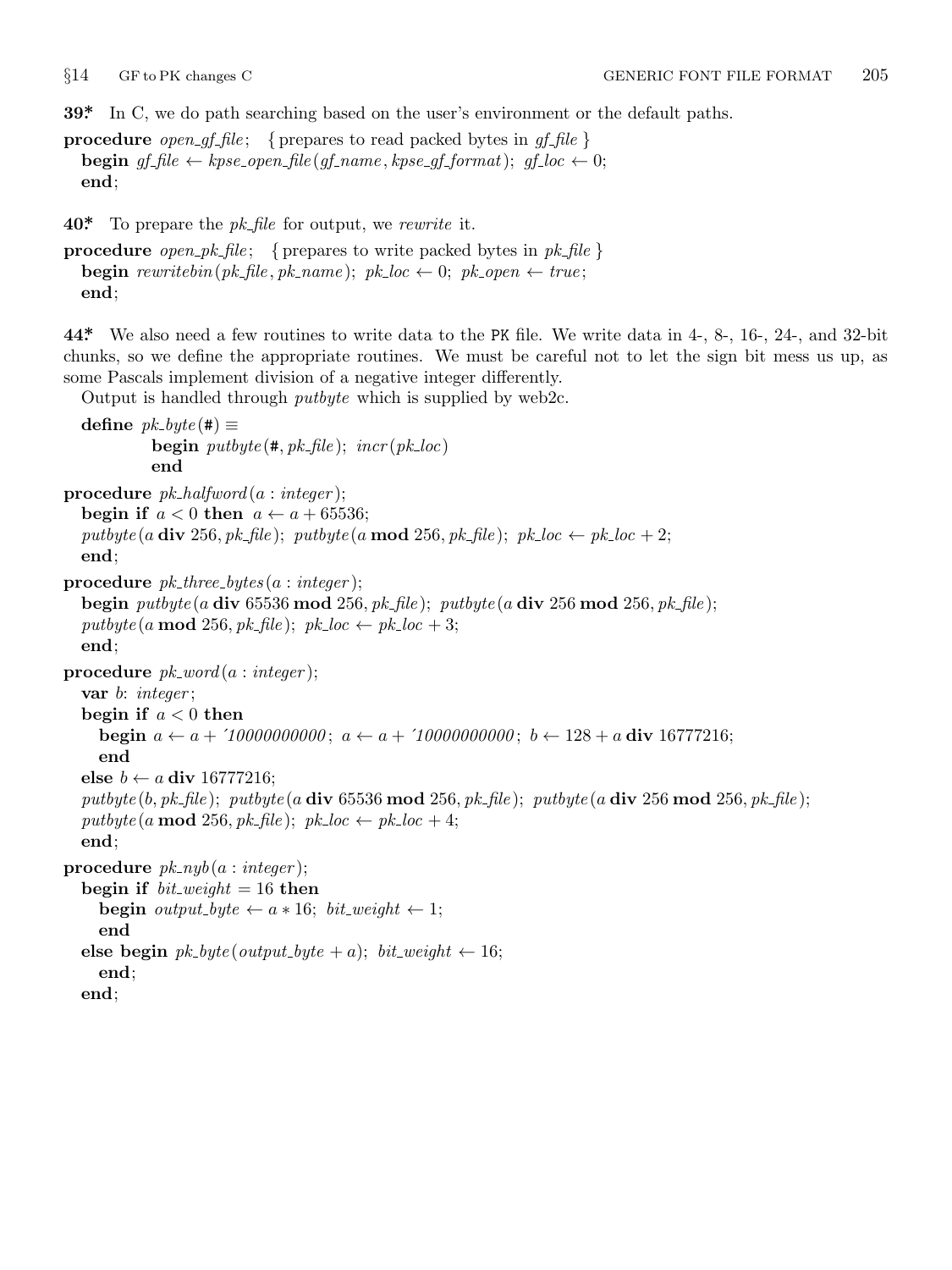<span id="page-5-0"></span>**46\*.** Finally we come to the routines that are used for random access of the *gf file* . To correctly find and read the postamble of the file, we need two routines, one to find the length of the *gf file* , and one to position the *gf-file*. We assume that the first byte of the file is numbered zero.

Such routines are, of course, highly system dependent. They are implemented here in terms of two assumed system routines called *set\_pos* and  $cur_pos$ . The call  $set_pos(f, n)$  moves to item *n* in file *f*, unless *n* is negative or larger than the total number of items in  $f$ ; in the latter case,  $set\_pos(f, n)$  moves to the end of file f. The call  $cur_{pos}(f)$  gives the total number of items in f, if  $eof(f)$  is true; we use  $cur_{pos}$  only in such a situation.

**define** *find gf length ≡ gf len ← gf length* **function** *gf length* : *integer* ; **begin**  $x$ fseek( $gf$   $fh$  $leq$ , 0, 2,  $gf$   $_name$ );  $gf$   $length$   $\leftarrow$   $x$  $ft$  $ell$ ( $gf$   $fh$  $leq$ ,  $gf$   $name$ ); **end**; **procedure** *move to byte* (*n* : *integer* );

 $\textbf{begin} x}{\textit{if} } x{\textit{f}}\text{seek}(gf\textit{f}\text{f}\textit{f}\text{d}\textit{e},n,0,gf\textit{f}\text{f},name);$ 

**end**;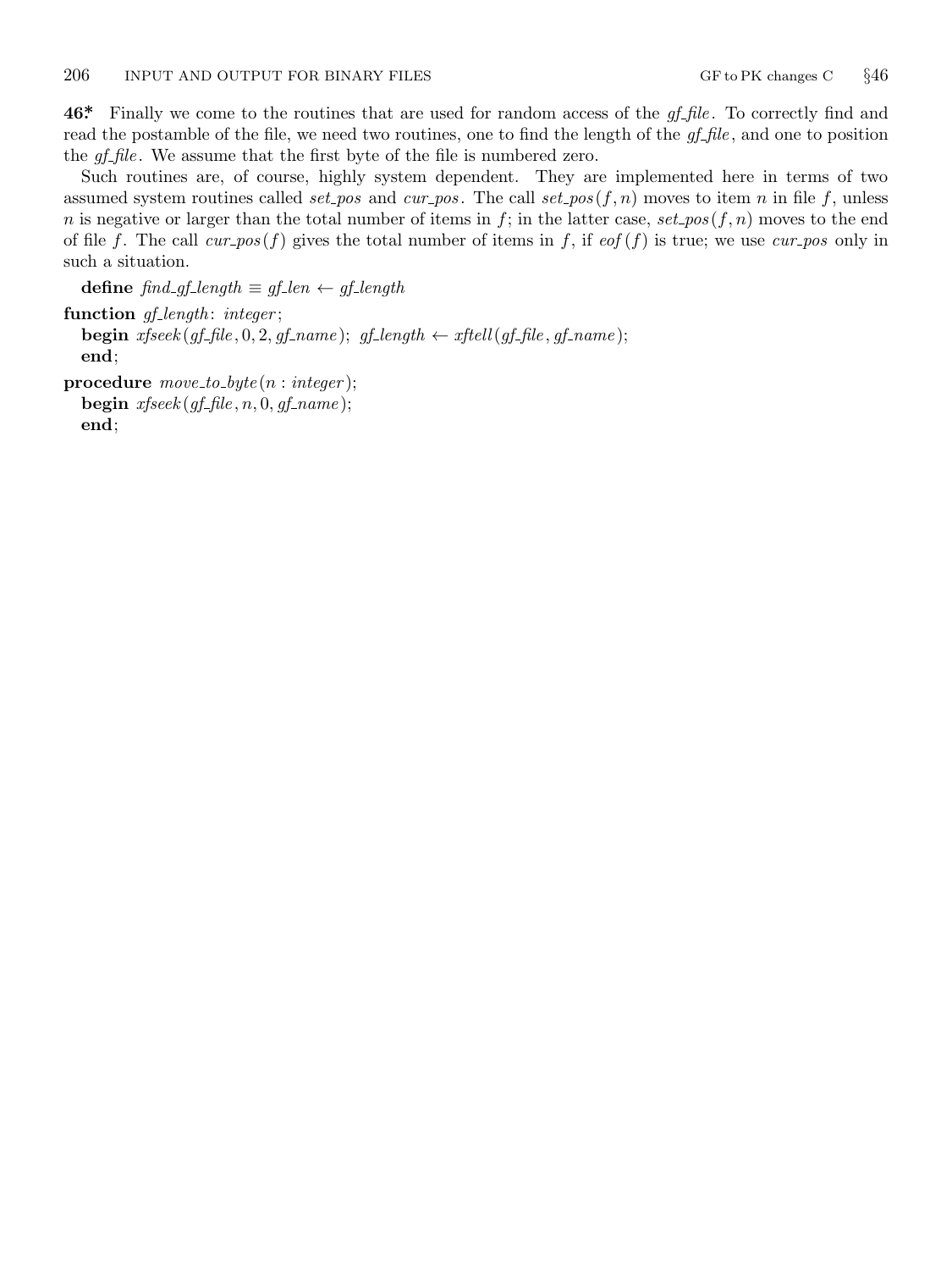<span id="page-6-0"></span>**48\*. Plan of attack.** It would seem at first that converting a GF file to PK format should be relatively easy, since they both use a form of run-encoding. Unfortunately, several idiosyncrasies of the GF format make this conversion slightly cumbersome. The GF format separates the raster information from the escapement values and TFM widths; the PK format combines all information about a single character into one character packet. The GF run-encoding is on a row-by-row basis, and the PK format is on a glyph basis, as if all of the raster rows in the glyph were concatenated into one long row. The encoding of the run-counts in the GF files is fixed, whereas the PK format uses a dynamic encoding scheme that must be adjusted for each character. And, finally, any repeated rows can be marked and sent with a single command in the PK format.

There are four major steps in the conversion process. First, the postamble of the *gf file* is found and read, and the data from the character locators is stored in memory. Next, the preamble of the *pk file* is written. The third and by far the most difficult step reads the raster representation of all of the characters from the GF file, packs them, and writes them to the *pk file* . Finally, the postamble is written to the *pk file* .

The conversion of the character raster information from the *gf file* to the format required by the *pk file* takes several smaller steps. The GF file is read, the commands are interpreted, and the run counts are stored in the working *row* array. Each row is terminated by a *end* of *row* value, and the character glyph is terminated by an *end of char* value. Then, this representation of the character glyph is scanned to determine the minimum bounding box in which it will fit, correcting the *min m*, *max m*, *min n*, and *max n* values, and calculating the offset values. The third sub-step is to restructure the row list from a list based on rows to a list based on the entire glyph. Then, an optimal value of  $dyn_f$  is calculated, and the final size of the counts is found for the PK file format, and compared with the bit-wise packed glyph. If the run-encoding scheme is shorter, the character is written to the *pk file* as row counts; otherwise, it is written using a bit-packed scheme.

To save various information while the GF file is being loaded, we need several arrays. The *tfm\_width*, *dx* , and *dy* arrays store the obvious values. The *status* array contains the current status of the particular character. A value of 0 indicates that the character has never been defined; a 1 indicates that the character locator for that character was read in; and a 2 indicates that the raster information for at least one character was read from the *gf file* and written to the *pk file* . The *row* array contains row counts. It is filled anew for each character, and is used as a general workspace. The GF counts are stored starting at location 2 in this array, so that the PK counts can be written to the same array, overwriting the GF counts, without destroying any counts before they are used. (A possible repeat count in the first row might make the first row of the PK file one count longer; all succeeding rows are guaranteed to be the same length or shorter because of the *end\_of\_row* flags in the GF format that are unnecessary in the PK format.)

**define**  $virgin \equiv 0$  { never heard of this character yet }

**define**  $located \equiv 1$  { locators read for this character }

**define**  $sent \equiv 2$  { at least one of these characters has been sent }

*⟨* Globals in the outer block 11 *⟩* +*≡*

*tfm width* : **array** [0 *. .* 255] **of** *integer* ; *{* the TFM widths of characters *}*  $dx, dy$ : **array**  $[0..255]$  of *integer*; {the horizontal and vertical escapements} *status*:  $\arctan 0$  . 255 of *virgin* . *sent*; { character status } *row*: *↑integer* ; *{* the row counts for working *} max row*: *integer* ; *{* largest index in the main *row* array *}*

**49\*.** Here we initialize all of the character *status* values to *virgin*.

*⟨* Set initial values 12 *⟩* +*≡*

 $row \leftarrow \text{smalloc\_array}(integer, MAX \text{I} \text{R} \text{O} \text{W}); max_{1} row \leftarrow \text{MAX} \text{I} \text{R} \text{O} \text{W};$ **for**  $i \leftarrow 0$  **to** 255 **do** *status*  $[i] \leftarrow \text{vir}$ *in*;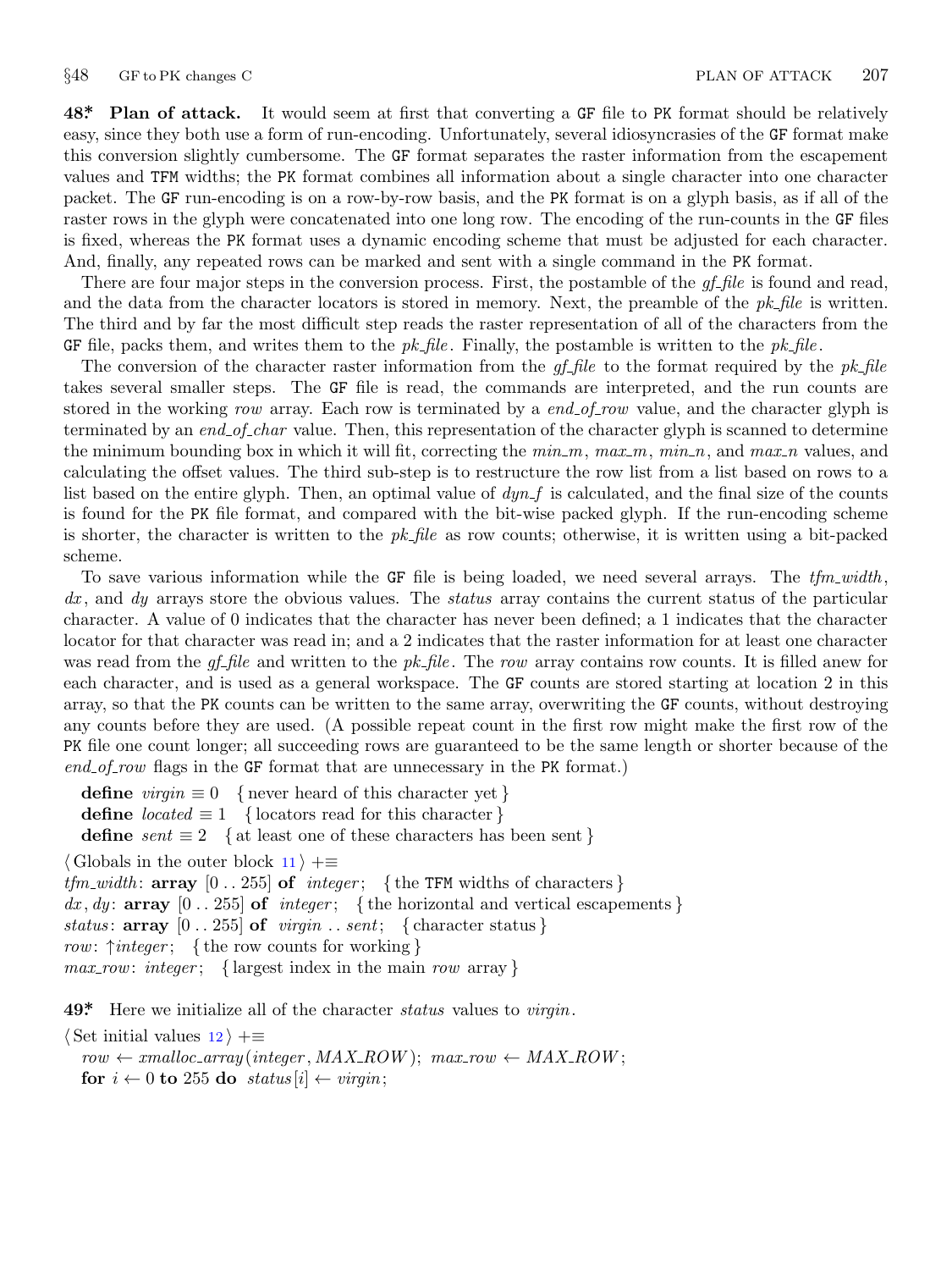<span id="page-7-0"></span>**51\*. Reading the generic font file.** There are two major procedures in this program that do all of the work. The first is *convert gf file*, which interprets the GF commands and puts row counts into the *row* array. The second, which we only anticipate at the moment, actually packs the row counts into nybbles and writes them to the packed file.

*⟨*Packing procedures 62 *⟩*; **procedure** *row overflow*; **var** *new row*: *integer* ;  $\mathbf{begin}\n\mathbf{v} = \mathbf{r} \cdot \mathbf{v} + \mathbf{v} \cdot \mathbf{v} + \mathbf{v} \cdot \mathbf{v} + \mathbf{v} \cdot \mathbf{v} + \mathbf{v} \cdot \mathbf{v} + \mathbf{v} \cdot \mathbf{v} + \mathbf{v} \cdot \mathbf{v} + \mathbf{v} \cdot \mathbf{v} + \mathbf{v} \cdot \mathbf{v} + \mathbf{v} \cdot \mathbf{v} + \mathbf{v} \cdot \mathbf{v} + \mathbf{v} \cdot \mathbf{v} + \mathbf{v} \cdot \mathbf{v} + \mathbf{v} \cdot \mathbf$ *print ln*(´Reallocated␣row␣[a](#page-9-0)rray␣to␣´*, new row* : 1*,* ´␣items␣from␣´*, max row* : 1*,* ´.´); *row ← xrealloc array* (*row, integer , new row*); *max row ← new row*; **end**; **procedure** *convert gf file* ; **var**  $i, j, k$ : *integer*; { general purpose indices } *gf com*: *integer* ; *{* current gf command *}*  $\langle$  Locals to *convert\_gf\_file* 58\* $\rangle$ **begin** *open gf file* ; **if**  $gf\_byte \neq pre$  **then**  $bad_gf('First_bbyte\_is\_not\_preample');$ **if**  $gf_b yte \neq gf_id_b yte$  **then**  $bad_g f('Identification_b yte_b is_gincorrect');$ *⟨* Find and interpret postamble 60 *⟩*;  $move\_to\_byte(2); open\_pk\_file;$   $\langle$  Write preamble 81<sup>\*</sup> $\rangle$ ;  $\mathbf{repeat} \text{ } gf\_com \leftarrow gf\_byte; \text{ } do\_the\_rows \leftarrow false;$ **case** *gf com* **of** *boc*, *boc1* :  $\langle$ Interpret character 54 $\rangle$ ;  $\langle$  Specials and *no\_op* cases 53 $\rangle$ ; *post*: ; *{* we will actually do the work for this one later *}* **othercases** *bad gf* (´Unexpected␣´*, gf com* : 1*,* ´␣command␣between␣characters´) **endcases**; **until**  $qf_{\text{r}} = post$ ; *⟨*Write postamble 84 *⟩*; **end**;

**52\*.** We need a few easy macros to expand some case statements:

 $\text{define } four\_cases$  (#)  $\equiv$  #, # + 1, # + 2, # + 3  $\text{define } sixteen\_cases(\text{\#}) \equiv four\_cases(\text{\#}), four\_cases(\text{\#}+4), four\_cases(\text{\#}+8), four\_cases(\text{\#}+12)$  $\text{define } sixty\_four\_cases$  (#)  $\equiv sixteen\_cases$  (#),  $sixteen\_cases$  (#+16),  $sixteen\_cases$  (#+32),  $s$ *ixteen\_cases* ( $# + 48$ ) **define**  $thirty \text{.} seven \text{.} cases (\#) \equiv sixteen \text{.} cases (\#), sixteen \text{.} cases (\# + 16), four \text{.} cases (\# + 32), \# + 36$ **define**  $new_{av} = 64$  =  $new_{av} = 64$ **define**  $new_{128} = new_{100} - 64 + 64$ 

**56\*.** Now we are at the beginning of a character that we need the raster for. Before we get into the complexities of decoding the *paint*, *skip*, and *new row* commands, let's define a macro that will help us fill up the *row* array. Note that we check that *row ptr* never exceeds *max row*; Instead of calling *bad gf* directly, as this macro is repeated eight times, we simply set the *bad* flag true.

```
\text{define } put\_in\_rows(\texttt{\#}) \equivbegin if row\_ptr > max\_row then row\_overflow;
           row[row\_ptr] \leftarrow #; incr(row\_ptr);end
```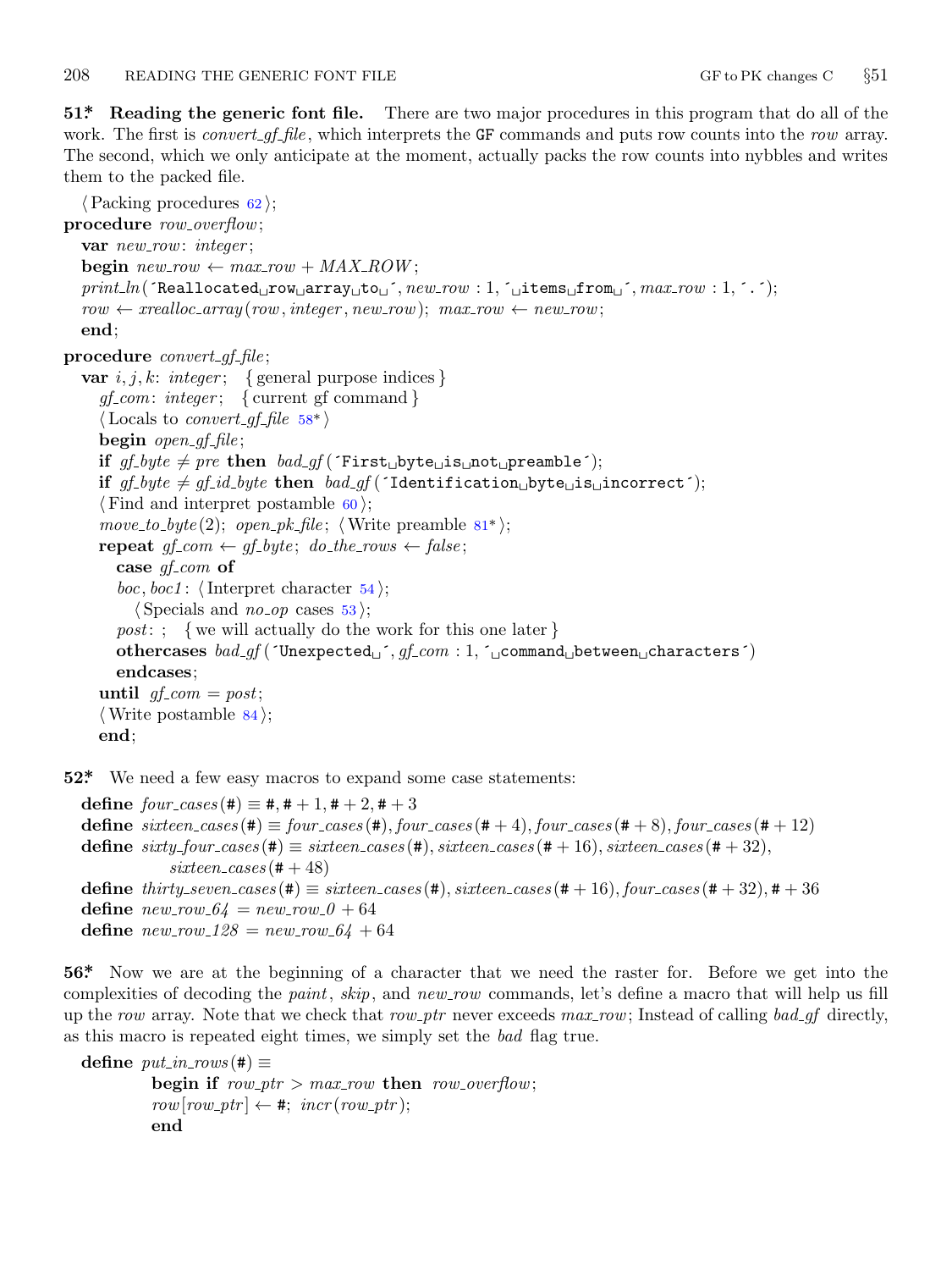<span id="page-8-0"></span>

**57\*.** Now we have the procedure that decodes the various commands and puts counts into the *row* array. This would be a trivial procedure, except for the *paint* 0 command. Because the *paint* 0 command exists, it is possible to have a sequence like *paint*  $42$ ,  $paint_0$ ,  $paint_0$ ,  $paint_0$ ,  $paint_0$ ,  $paint_0$ ,  $paint_0$ ,  $paint_0$ ,  $33$ ,  $skip_0$ . This would be an entirely empty row, but if we left the zeros in the *row* array, it would be difficult to recognize the row as empty.

This type of situation probably would never occur in practice, but it is defined by the GF format, so we must be able to handle it. The extra code is really quite simple, just difficult to understand; and it does not cut down the speed appreciably. Our goal is this: to collapse sequences like *paint* 42, *paint 0* , *paint* 32 to a single count of 74, and to insure that the last count of a row is a black count rather than a white count. A buffer variable *extra* , and two state flags, *on* and *state* , enable us to accomplish this.

The *on* variable is essentially the *paint switch* described in the GF description. If it is true, then we are currently painting black pixels. The *extra* variable holds a count that is about to be placed into the *row* array. We hold it in this array until we get a *paint* command of the opposite color that is greater than 0. If we get a *paint* 0 command, then the *state* flag is turned on, indicating that the next count we receive can be added to the *extra* variable as it is the same color.

```
⟨ Convert character to packed form 57* ⟩ ≡
  begin row\_ptr \leftarrow 2; on \leftarrow false; extra \leftarrow 0; state \leftarrow true;
  repeat qf_{\text{c}}com \leftarrow qf_{\text{c}}byte;
     case gf com of
      ⟨ Cases for paint commands 59 ⟩;
     four_cases (skip \theta): begin i \leftarrow 0;
        for j \leftarrow 1 to gf\text{-}com - skip\theta do i \leftarrow i * 256 + gf\text{-}byte;if \text{on} = \text{state} then \text{put} \text{in} \text{rows} (\text{extra});
        for j \leftarrow 0 to i do put\_in\_rows (end_of_row);
        \text{on} \leftarrow \text{false}; \text{ extra} \leftarrow 0; \text{ state} \leftarrow \text{true};end;
      sixty_four\_cases(new_rrow_0): do_fhe_rrows \leftarrow true;sixty\_four\_cases(new\_row\_64): do\_the\_rows \leftarrow true;thirty\_seven\_cases(new\_row\_128): do\_the\_rows \leftarrow true;
      ⟨ Specials and no op cases 53 ⟩;
      eoc: begin if on = state then put_in\_rows(extra);
        if (\textit{row\_ptr} > 2) ∧ (\textit{row\_ptr} - 1) ≠ \textit{end\_of\_row} then \textit{put\_in\_rows}(\textit{end\_of\_row});put\_in\_rows (end_of_char); pack\_and\_send\_character; status[gf\_ch\_mod\_256] \leftarrow sent;if pk\_loc \neq pred\_pk\_loc then abort('Internal\_error\_while\_writing\_character!');end;
     othercases bad gf (´Unexpected␣´, gf com : 1, ´␣command␣in␣character␣definition´)
     endcases;
     if do the rows then
        begin do_the_rows \leftarrow false;
        if \text{on} = state then put\_in\_rows\text{(extra)};
        put\_in\_rows (end\_of\_row); on \leftarrow true; extra \leftarrow af\_com - new\_row\_0; state \leftarrow false;
        end;
  until gf_{\text{-}}com = eoc;end
This code is used in section 54.
```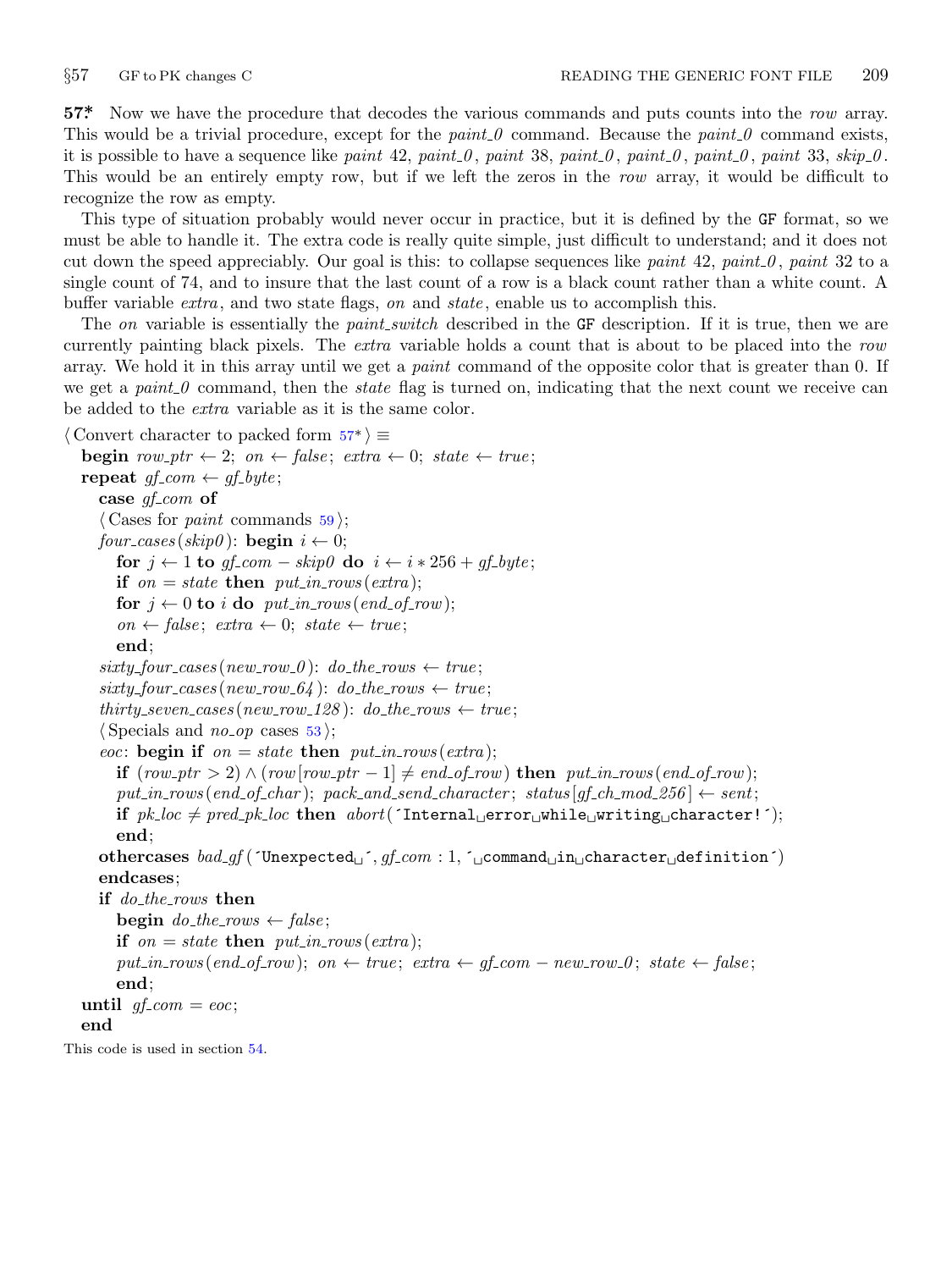### <span id="page-9-0"></span>210 READING THE GENERIC FONT FILE GENERIC FONT FILE GF to PK changes C  $\S 58$

**58\*.** A few more locals used above and below:

 $\langle$  $\langle$  Locals to *convert\_gf\_file* 58\* $\rangle \equiv$ *do the rows* : *boolean*; *on*: *boolean*; *{* indicates whether we are white or black *} state* : *boolean*; *{* a state variable—is the next count the same race as the one in the *extra* buffer? *} extra* : *integer* ; *{* where we pool our counts *}* See also section 61. This code is used in section  $51^*$ .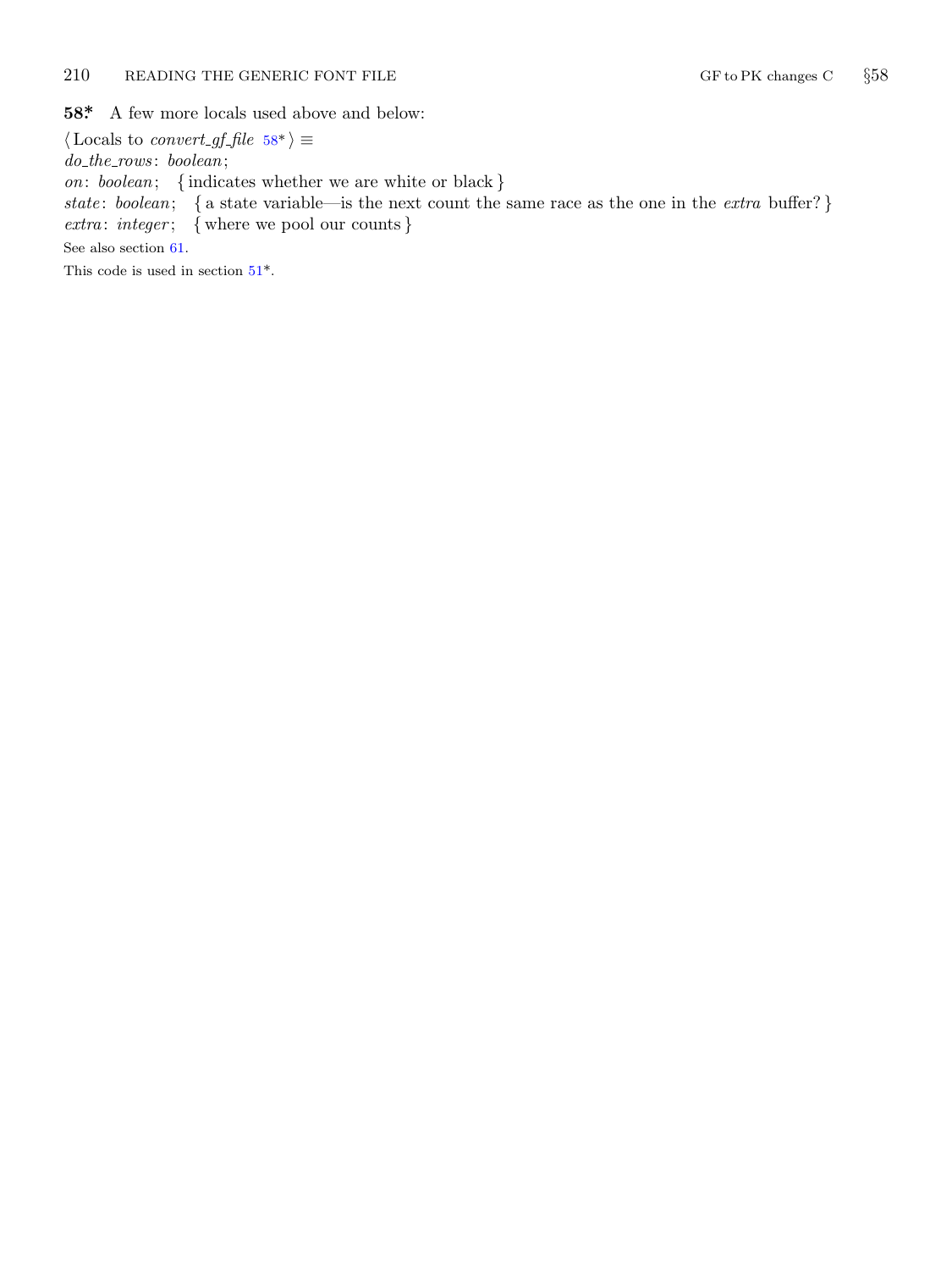<span id="page-10-0"></span>

**81\*.** Now we are ready for the routine that writes the preamble of the packed file.

**define** *preamble comment ≡* ´GFtoPK␣2.4␣output␣from␣´ **define**  $comm\_length = 0$  {length of  $preamble\_comment$ } **define**  $from\_length = 0$  {length of its  $\lceil \cdot \rfloor$ **from** $\lceil \cdot \rfloor$ } *⟨*Write preamble 81\* *⟩ ≡*  $pk\_byte(pk\_pre); pk\_byte(pk\_id); i \leftarrow gf\_byte;$  {get length of introductory comment } **repeat if**  $i = 0$  **then**  $j \leftarrow$  "." **else**  $j \leftarrow gf\_byte$ ; *decr* (*i*); *{* some people think it's wise to avoid **goto** statements *}* **until**  $j \neq$  " $\cup$ "; {remove leading blanks}  $incr(i)$ ; {this many bytes to copy } **if** *i* = 0 **then** *k ← comm length − from length* **else**  $k \leftarrow i + comm\_length;$ **if**  $k > 255$  **then**  $pk\_byte(255)$  **else**  $pk\_byte(k);$ **for**  $k \leftarrow 1$  **to** *comm length* **do if**  $(i > 0) ∨ (k ≤ comm_length − from_length)$  **then**  $pk\_byte(xord[comment[k]]);$ *print*( $\cdots$ ; for  $k \leftarrow 1$  to *i* do **begin if**  $k > 1$  **th[en](#page-7-0)**  $j \leftarrow gf\_byte$ ;  $print(xchr[j]);$ **if**  $k < 256 - \text{comm\_length}$  **then**  $pk\_byte(i)$ ; **end**;  $print\_ln($ *pk word* (*design size* ); *pk word* (*check sum*); *pk word* (*hppp*); *pk word* (*vppp*) This code is used in section  $51^*$ .

**83\*.** This module is empty in the C version.

**86\*.** Finally, the main program.

**begin** *initialize*; *convert\_gf\_file*;  $\langle$  Check for unrasterized locators 85 $\rangle$ ;  $print\_ln(gf\_len: 1, \infty)$ bytes $\Box$ packed $\Box$ to $\Box$ ´*, pk* $\Box$ *loc* : 1*,* ´ $\Box$ bytes.´); **end**.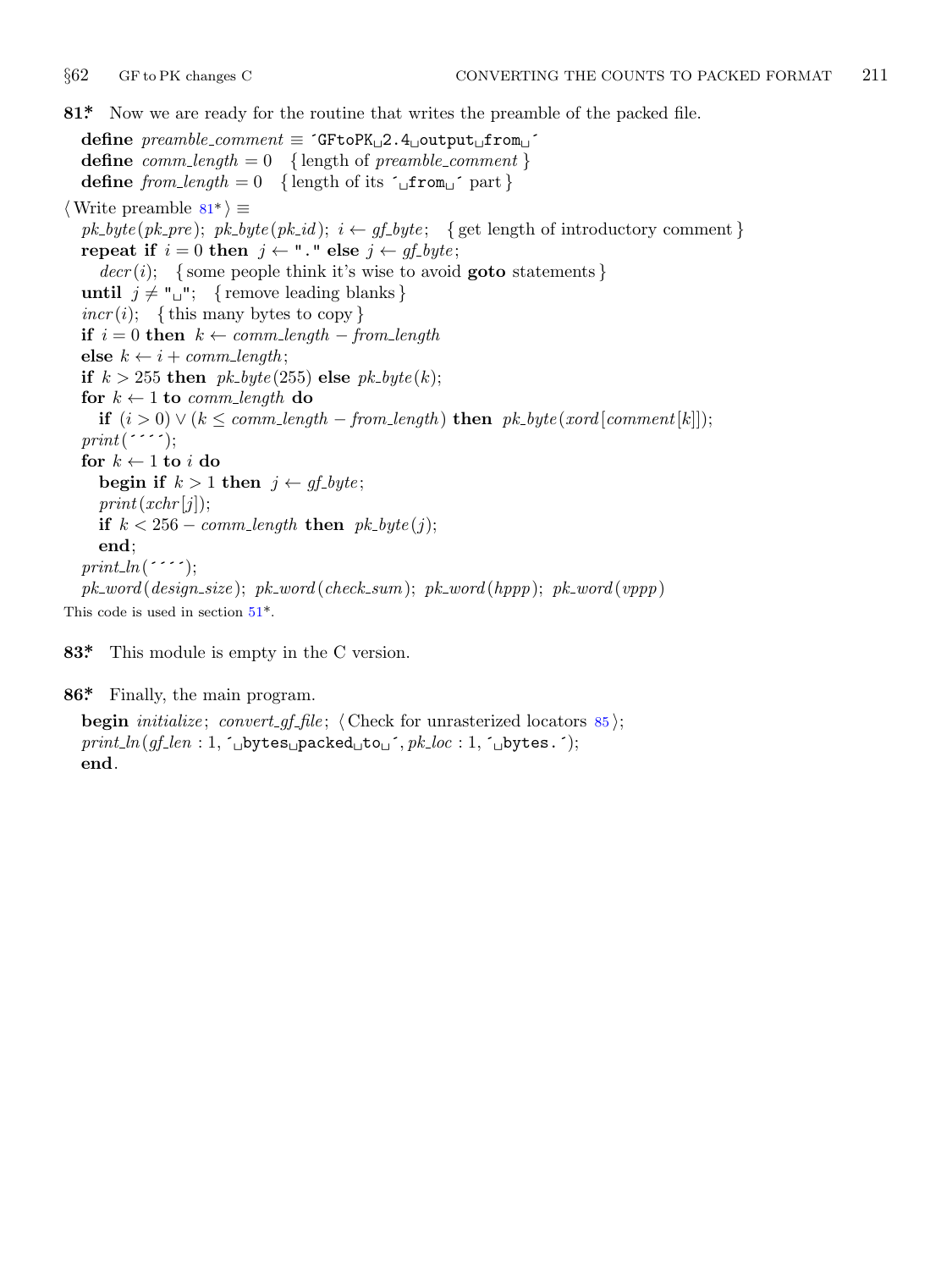#### <span id="page-11-0"></span>212 SYSTEM-DEPENDENT CHANGES GET A CHANGES GF to PK changes C  $\S 88$

```
88*. System-dependent changes. Parse a Unix-style command line.
  define argument_is(\textbf{\#}) \equiv (strompllong_options[option\_index].name, \textbf{\#}) = 0)define do\_nothing \equiv \{ment \}⟨ Define parse arguments 88* ⟩ ≡
procedure parse arguments ;
  const n\text{-}options = 3; \{Pascal won't count array lengths for us. \}var long options : array [0 . . n options ] of getopt struct;
     getopt return val : integer ; option index : c int type ; current option: 0 . . n options ;
  begin ⟨Initialize the option variables 93* ⟩;
  ⟨ Define the option table 89* ⟩;
  repeat qetopt_rreturn\_val \leftarrow qetopt\_long-only(argc, argv, \text{''}, long-options, address_of(option_index));if qetopt\_return\_val = -1 then
       begin do nothing ; {End of arguments; we exit the loop below. }
       end
    else if \text{getopt\_return\_val} = "?" then
         begin usage (my name ); { getopt has already given an error message. }
         end
       else if argument is (´help´) then
            begin usage help(GFTOPK HELP, nil);
            end
         else if argument is (´version´) then
               begin print version and exit(banner , nil, ´Tomas␣Rokicki´, nil);
               end; {Else it was a flag; getopt has already done the assignment. }
  until getopt\_return\_val = -1; {Now optind is the index of first non-option on the command line. We
         must have one or two remaining arguments. }
  if (\text{optind} + 1 \neq \text{argc}) \land (\text{optind} + 2 \neq \text{argc}) then
    begin write ln(stderr , my name , ´:␣Need␣one␣or␣two␣file␣arguments.´); usage (my name );
    end;
  gf_name \leftarrow \text{c} cmdline (optind); { If an explicit output filename isn't given, construct it from gf_name.}
  if optind + 2 = \text{argc} then
    begin pk\_name \leftarrow \text{c} emdline (optind + 1);
    end
  \mathbf{else} begin pk\_name \leftarrow basename\_change\_suffix(qf\_name, \mathbf{`gf}^*, \mathbf{`pk}^*);
    end;
  end;
This code is used in section 4*.
89*. Here are the options we allow. The first is one of the standard GNU options.
⟨ Define the option table 89* ⟩ ≡
  current\_option \leftarrow 0; long\_options[current\_option].name \leftarrow 'help';long-options[current\_option].has\_arg \leftarrow 0; long-options[current\_option].flag \leftarrow 0;long\_\textit{options} [current_option].val \leftarrow 0; incr (current_option);
```
See also sections  $90^*$ ,  $91^*$ , and  $94^*$ .

This code is used in section 88\*.

**90\*.** Another of the standard options.

*⟨* Define the option table 89\* *⟩* +*≡*  $long-options[current\_option].name \leftarrow 'version'; long\_options[current\_option].has\_arg \leftarrow 0;$  $long\_options[current\_option]$ .  $flag \leftarrow 0$ ;  $long\_options[current\_option]$ .  $val \leftarrow 0$ ;  $incr(current\_option)$ ;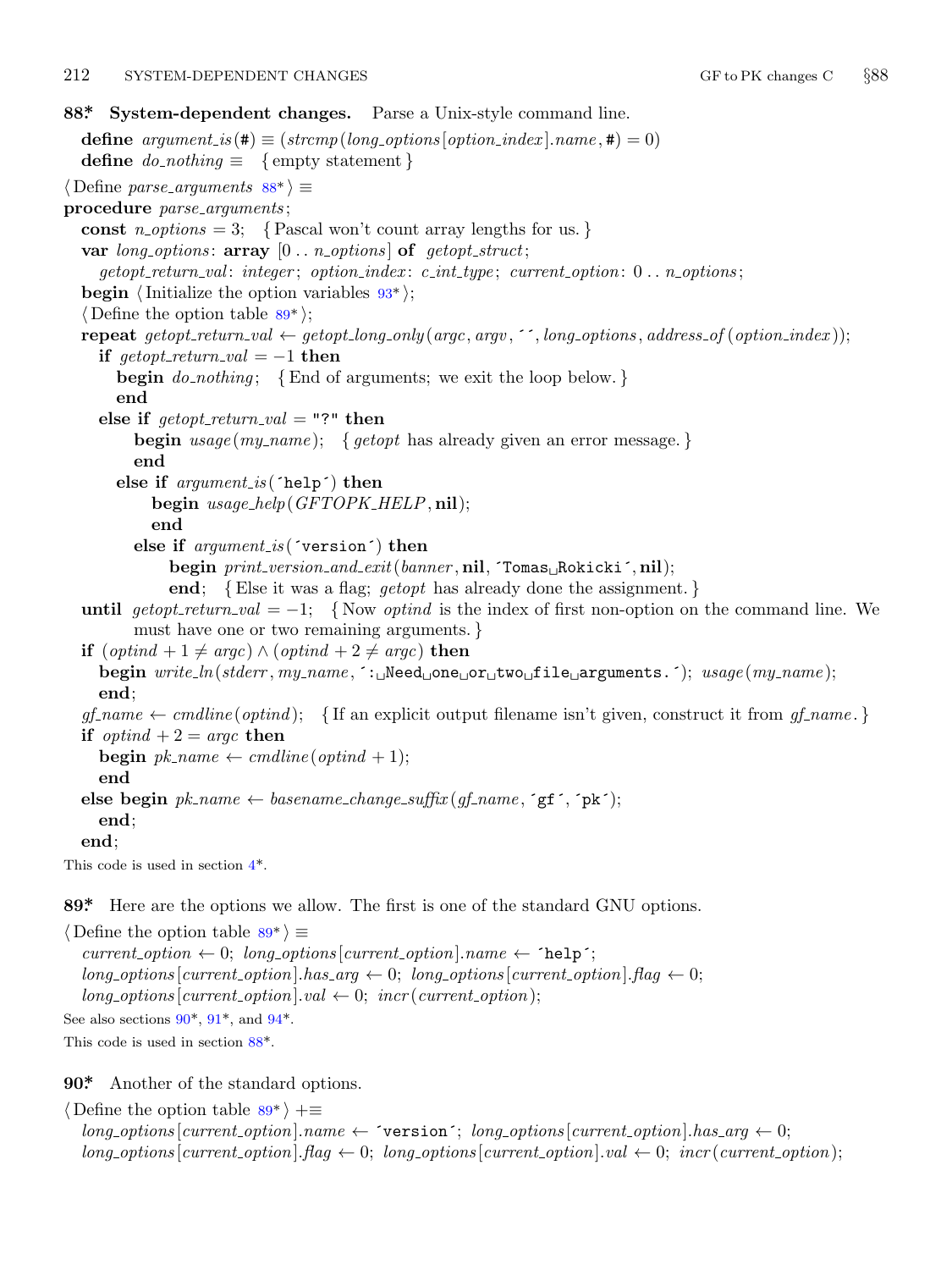<span id="page-12-0"></span>

## **91\*.** Print progress information?

*⟨* Define the option table 89\* *⟩* +*≡*  $long-options$  [*current\_option*]*.name*  $\leftarrow$   $\check{\ }$ verbose $\check{\ }$ ; *long\_options* [*current\_option*]*.has\_arg*  $\leftarrow$  0;  $long\_options$  [*current\_option*]*.flag*  $\leftarrow$  *address\_of* (*verbose*); *long\_options* [*current\_option*]*.val*  $\leftarrow$  1; *incr* (*current option*);

**92\***  $\langle$  Globals in the o[ute](#page-11-0)r block 11  $\rangle$  += *verbose* : *c int type* ;

**93\***  $\langle$  Initialize the opti[on](#page-11-0) variables  $93^*$   $\equiv$ *verbose ← false* ; This code is used in section 88\*.

**94\*.** An element with all zeros always ends the list.

*⟨* Define the option table 89\* *⟩* +*≡*  $long\_options[current\_option].name \leftarrow 0; long\_options[current\_option].has\_arg \leftarrow 0;$  $long\_options[current\_option].flag \leftarrow 0; long\_options[current\_option].val \leftarrow 0;$ 

**95\*.** Global filenames.

*⟨* Globals in the outer block 11 *⟩* +*≡ gf name , pk name* : *const c string* ;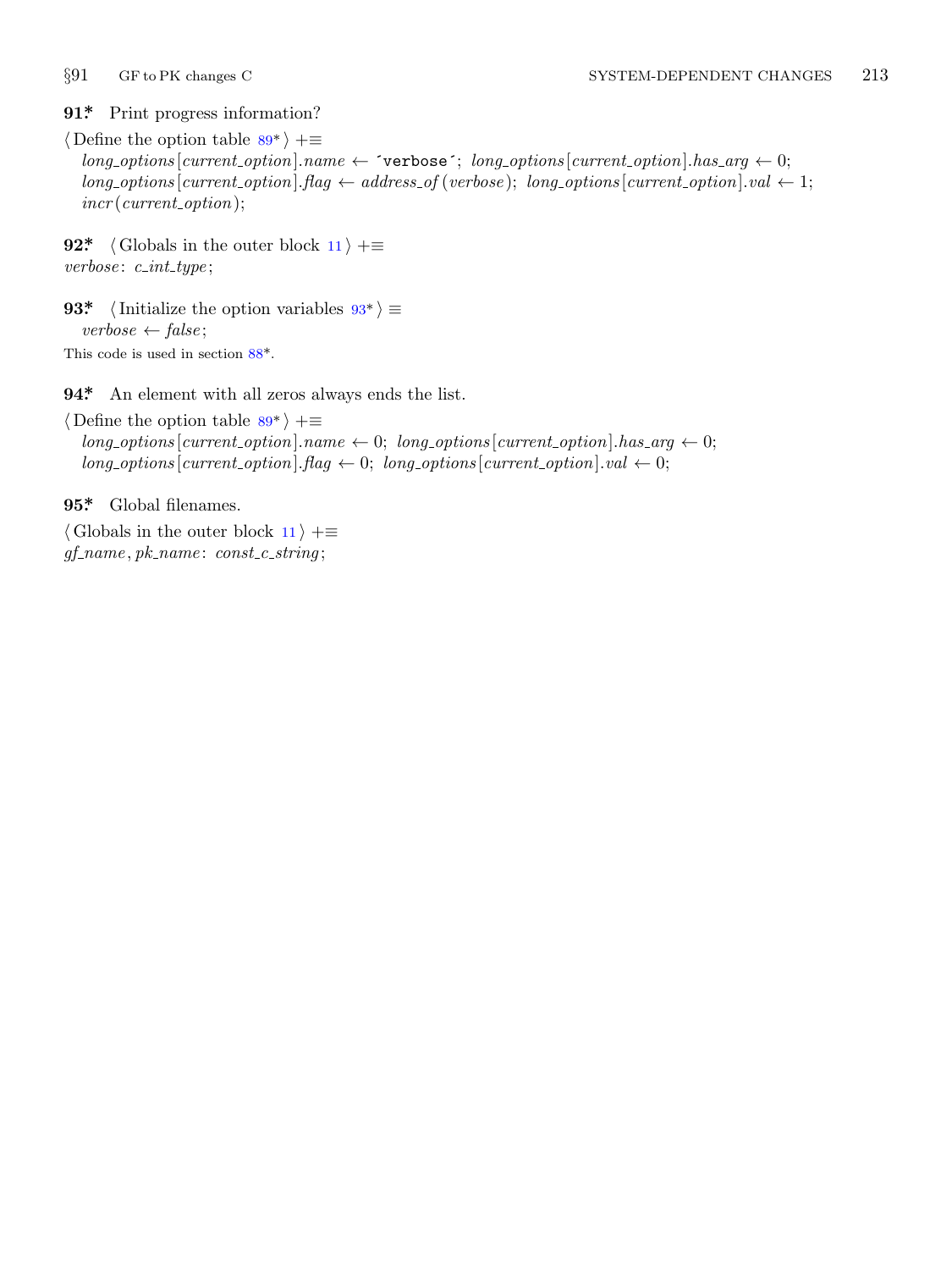#### <span id="page-13-0"></span>214 **INDEX**

96\* Index. Pointers to error messages appear here together with the section numbers where each identifier is used.

The following sections were changed by the change file: 1, 4, 5, 6, 8, 10, 39, 40, 44, 46, 48, 49, 51, 52, 56, 57, 58, 81, 83, 86, 88, 89, 90, 91, 92, 93, 94, 95, 96.

 $-$ help:  $89*$  $-version: 90*$  $a: 43.$ abort:  $8, 57$ \*  $address\_of: 88, 91$ \* all  $223's: 60.$ argc:  $88*$  $argument\_is$ :  $88*$ argv:  $4^*88^*$  $ASCII\_code: 9, 11.$ *b*:  $43, 44^*$  $b_{\text{1}} comp_{\text{2}} size: 68, 70.$ backpointers: 19. bad:  $56*$ Bad GF file:  $8^*$ bad\_gf:  $8, 43, 51, 54, 56, 57, 60$ . banner:  $1, 4, 88$ \*  $basename\_change\_suffix: 88*$ *bit\_weight*:  $44, 45, 75$ . black:  $15, 16.$ *boc*: 14, 16,  $\frac{17}{16}$ , 18, 19, 51, 54. *boc1*: 16,  $\frac{17}{51*}$ boolean: 41, 58, 70, 77. buff: 64,  $65, 67, 76, 80$ . byte is not post:  $60$ . byte\_file:  $37, 38$ .  $c: \frac{43}{2}$  $c\_int\_type: 88, 92$ \*  $cc: 32.$ *char*:  $10^*$  82.  $char\_loc: 16, 17, 19, 60.$  $char\_loc0: 16, 17, 60.$ check sum: 18.  $check\_sum: 60, 81, 87.$ Chinese characters: 19.  $chr: 10^* 11, 13.$  $cmdline: 88*$  $comm\_length: 81, 82.$ *comment*:  $81, 82$ .  $comp\_size: 68, 69, 71, 72, 73, 74, 77.$  $const_c\_string: 95*$ *convert\_gf\_file*:  $51$ <sup>\*</sup>, 55, 86<sup>\*</sup> count: 76, 77, 80.  $cs: \frac{18}{9}$ , 23.  $cur_pos: 46*$ current\_option:  $88$ <sup>\*</sup>,  $89$ <sup>\*</sup>,  $90$ <sup>\*</sup>,  $91$ <sup>\*</sup>,  $94$ <sup>\*</sup>  $d: 43.$  $d\_print\_ln:$   $\frac{2}{3}$ , 54, 63, 68.

 $debugging: 2.$  $decr:$  7, 30, 60, 63, 69, 76, 81\*  $del_m: \underline{16}$ .  $del_n$ : 16.  $deriv: 68, 69, 70.$ design size:  $18$ . design\_size:  $60, 81, 87$ dm:  $16, 32.$  $do\_nothinging: 88*$ do\_the\_rows:  $51^*$ ,  $57^*$ ,  $58^*$ ds:  $\frac{18}{9}$ , 23.  $dx$ : 16, 19, 32,  $48$ <sup>\*</sup>, 60, 71, 72, 73, 74. dy: 16, 19, 32,  $\underline{48}$ , 60, 71, 72.  $dyn-f: 28, 29, 30, 31, 32, 35, 36, 48, 62, 68,$ 69, 70, 71, 75. eight-bits:  $37, 43$ . else:  $3$ . end:  $3$ . end\_of\_char:  $48,50,57,63,64,66,68,75,76$ . end\_of\_row:  $48, 50, 57, 63, 64, 66, 67$ . endcases:  $3$ . *eoc*: 14, 16, <u>17</u>, 18, 57\*  $eof: 43, 46*$ *extra*:  $57, 58, 59, 63, 65, 66, 67.$ *false*: 42, 51, 57, 59, 67, 76, 93\*  $find\_gf_length: 46,60.$ First byte is not preamble:  $51*$ first\_on:  $68, 70, 71$ . first\_text\_char:  $10^*$  13. *flag*: 32, 89, 90, 91, 94\*  $flag\_byte:$   $\frac{70}{71}$ , 72, 73, 74. four\_cases:  $52^*$ , 53, 57\* from length:  $81^*$ Fuchs, David Raymond: 20.  $qet_nyb: 30.$  $\text{getopt}: 88^*$  $getopt\_long\_only:$  88\*  $getopt\_return\_val$ :  $88*$  $qetopt\_struct: 88*$  $gf_byte: 43, 51, 53, 54, 57, 59, 60, 81$  $gf_{-}ch$ : 54, 55, 60, 71, 72, 73, 74.  $gf\_ch\_mod\_256$ : 54, 55, 57, 71, 72, 73, 74.  $gf_{\sim}com: \quad \underline{51}^*$ , 53, 54, 57, 59, 60.  $gf_{\text{}}$  file:  $4, 38, 39, 41, 42, 43, 46, 47, 48$  $gf_id\_byte: 16, 51, 60.$  $gf_- len: 46^*, \underline{47}, 60, 86^*$  $gf_{\text{-}}length: \quad \underline{46}^*$  $gf\_loc: 39, 41, 43.$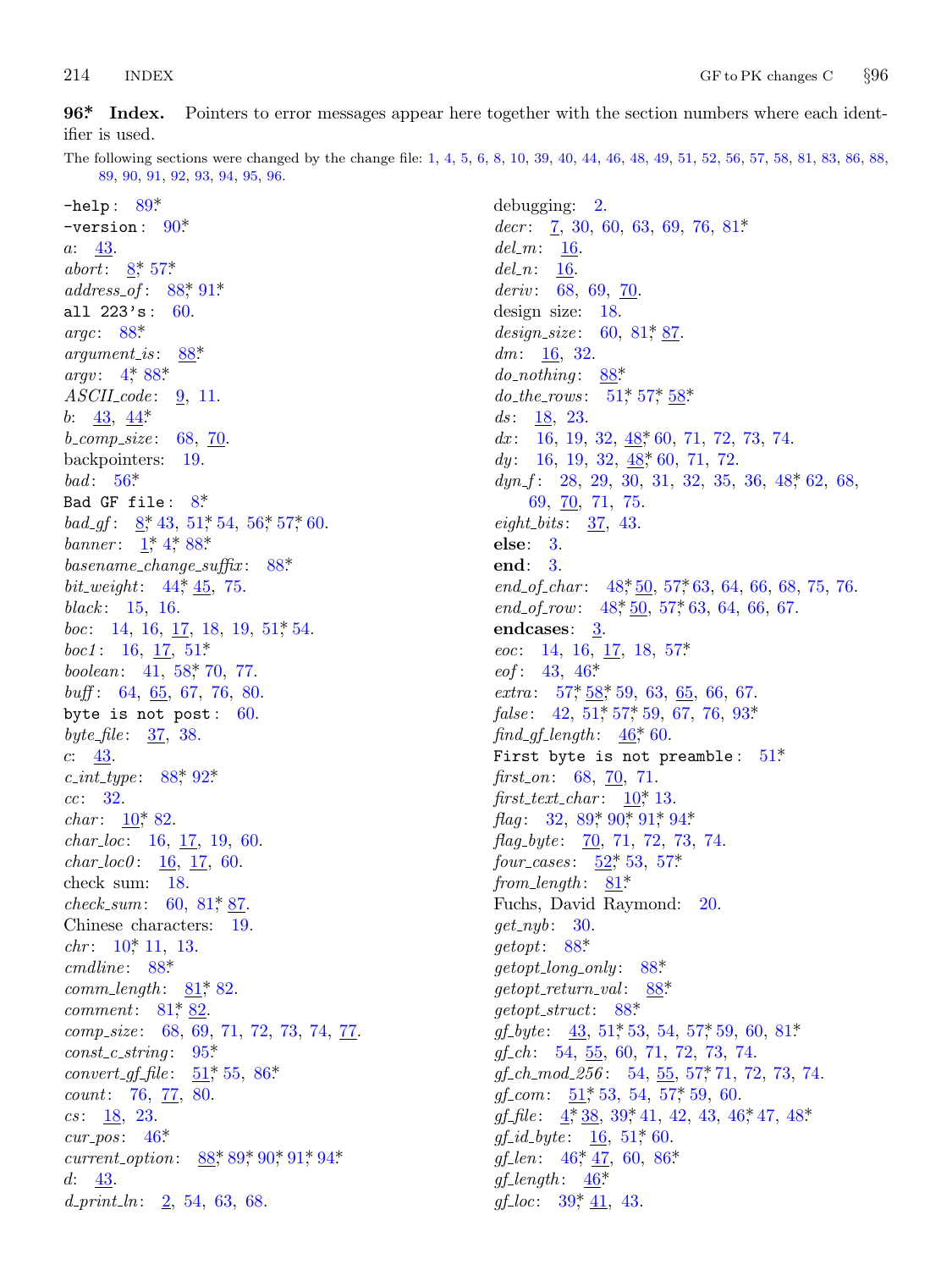$§96$ GF to PK changes C

gf\_name:  $39^*$ , 46<sup>\*</sup>, 88<sup>\*</sup>, 95<sup>\*</sup>  $gf\_signed\_quad: 43, 53, 54, 60.$  $GFtoPK: 4^*$ GFTOPK\_HELP: 88\*  $h\_bit$ : 65, 67, 76, 80.  $h_{.}mag: 60, 87.$ has\_arg: 89, 90, 91, 94\* height: 31, 63, 68,  $\overline{70}$ , 71, 72, 73, 74.  $hoff: 32, 34.$ *hppp*:  $18, 23, 60, 61, 81*$ *i*:  $4$ <sup>\*</sup>,  $30$ ,  $51$ <sup>\*</sup>,  $62$ , 87. ID byte is wrong:  $60$ . Identification byte incorrect:  $51^*$ *incr*:  $\frac{7}{5}$ , 30, 43, 44, 56, 63, 64, 66, 67, 68, 69,  $75, 80, 81, 89, 90, 91$ *initialize:*  $4,86*$ *integer*:  $4, 30, 41, 43, 44, 45, 46, 47, 48, 49, 51,$ 55, 58, 61, 62, 65, 70, 77, 78, 87, 88\* Internal error:  $57$ <sup>\*</sup>  $j: \frac{30}{51}, \frac{51}{62}.$ Japanese characters: 19.  $k: 51^*62.$ Knuth, Donald Ervin: 29.  $kpc\_gf\_format: 39*$  $kpse\_init\_prog: 4$ \*  $kpse\_open\_file: 39*$  $kpc.set\_program\_name: 4*$  $last\_text\_char: 10^*13.$  $line_length: 6*$ *located*:  $48,60,85$ . Locator...already found:  $60$ . long\_options:  $88$ <sup>\*</sup>,  $89$ <sup>\*</sup>,  $90$ <sup>\*</sup>,  $91$ <sup>\*</sup>,  $94$ <sup>\*</sup> *max\_m*: 16,  $\underline{18}$ ,  $48$ <sup>\*</sup>, 54, 55, 63. *max\_n*: 16, 18, 48, 54, 55, 63.  $max_new_{row}:$  17.  $MAX \text{ } ROW: 6^* \text{ } 49^* \text{ } 51^*$ max\_row:  $6, 48, 49, 51, 56$ \*  $max_2$ : 75, 77.  $min_m$ : 16, 18, 48, 54, 55, 63. min\_n: 16,  $\underline{18}$ ,  $\underline{48}$ ,  $\underline{54}$ ,  $\underline{55}$ , 63. missing raster information: 85. move\_to\_byte:  $46$ <sup>\*</sup>, 51<sup>\*</sup>, 60. my\_name:  $1, 4, 88$ \*  $n\_options: 88*$ *name*:  $88$ <sup>\*</sup>,  $89$ <sup>\*</sup>,  $90$ <sup>\*</sup>,  $91$ <sup>\*</sup>,  $94$ <sup>\*</sup> *new\_row:*  $51^*$ ,  $56^*$  $new_{1}row_{0}$ : 16, 17, 52, 57\*  $new_{T}ow_{1}: 16.$  $new_{128}: 52^{*}57^{*}$  $new_{T}ow_{164}: 16.$  $new_{T}ow_{-}64: 52^{*}_{7}57^{*}$ no character locator...: 54.

 $no\_op: 16, 17, 19, 53.$ Odd aspect ratio:  $60$ . on:  $57^*$ ,  $58^*$ ,  $59$ ,  $70$ ,  $76$ ,  $80$ . only n bytes long:  $60$ . *open\_gf\_file*:  $\frac{39}{51*}$ *open\_pk\_file*:  $40^*$ , 51\*  $optind: 88*$  $option\_index: 88*$  $ord: 11.$ oriental characters: 19. othercases:  $3$ .  $others: 3.$  $output: 4^*$ *output\_byte*:  $44, 45, 75$ .  $p\_bit$ : 76, 77, 80.  $pack\_and\_send\_character: 55, 57, 62, 65.$ *paint*:  $56 \div 57 \times 10^{14}$ *paint\_switch*:  $15, 16, 57^*$ *paint\_0*: 16, 17, 57, 59. *paint1*:  $16, 17, 59$ .  $paint2: 16.$  $paint3: 16.$ parse\_arguments:  $4^*88^*$  $pk\_byte:$  44, 53, 72, 73, 74, 75, 76, 80, 81, 84.  $pk\text{-}file: \underline{4}^*, \underline{38}, 40^*, 41, 42, 44^*, 48^*, 60.$  $pk\_halfword: \underline{44}$ , 74. *pk\_id:*  $24, 81^*$  $pk\_loc$ : 40, 41, 44, 57, 72, 73, 74, 84, 86\* *pk\_name*:  $40^*88^*95^*$  $pk_{n0}$ -op: 23, 24, 84. *pk\_nyb:*  $44$ <sup>\*</sup>, 75. *pk\_open*:  $40^*$ ,  $41$ , 42.  $pk\_packet1num: 30$ .  $pk\_post$ : 23, 24, 84. *pk\_pre*: 23, 24, 81\* *pk\_three\_bytes:*  $44$ <sup>\*</sup>, 73, 74.  $pk_{\text{+}}word: \underline{44}^*$  53, 72, 81\*  $pk\_xxx1$ : 23, 24, 53.  $pk\_yyy: 23, 24, 53.$  $pl: 32.$ *post*: 14, 16, 17, 18, 20, 51, 60. post location is:  $60$ . post pointer is wrong:  $60$ . *post\_loc*: 60, 61.  $post\_post: 16, 17, 18, 20, 60.$ *power*: 78, 79, 80. *pre*: 14, 16, 17, 51\* preamble\_comment:  $1^*81^*$  $pred\_pk\_loc$ :  $55, 57, 72, 73, 74$ . *print*:  $4^{*}81^{*}$ print\_ln: 2,  $4, 51, 60, 81, 85, 86$ \*  $print\_version\_and\_exit:$  88\*

**INDEX** 215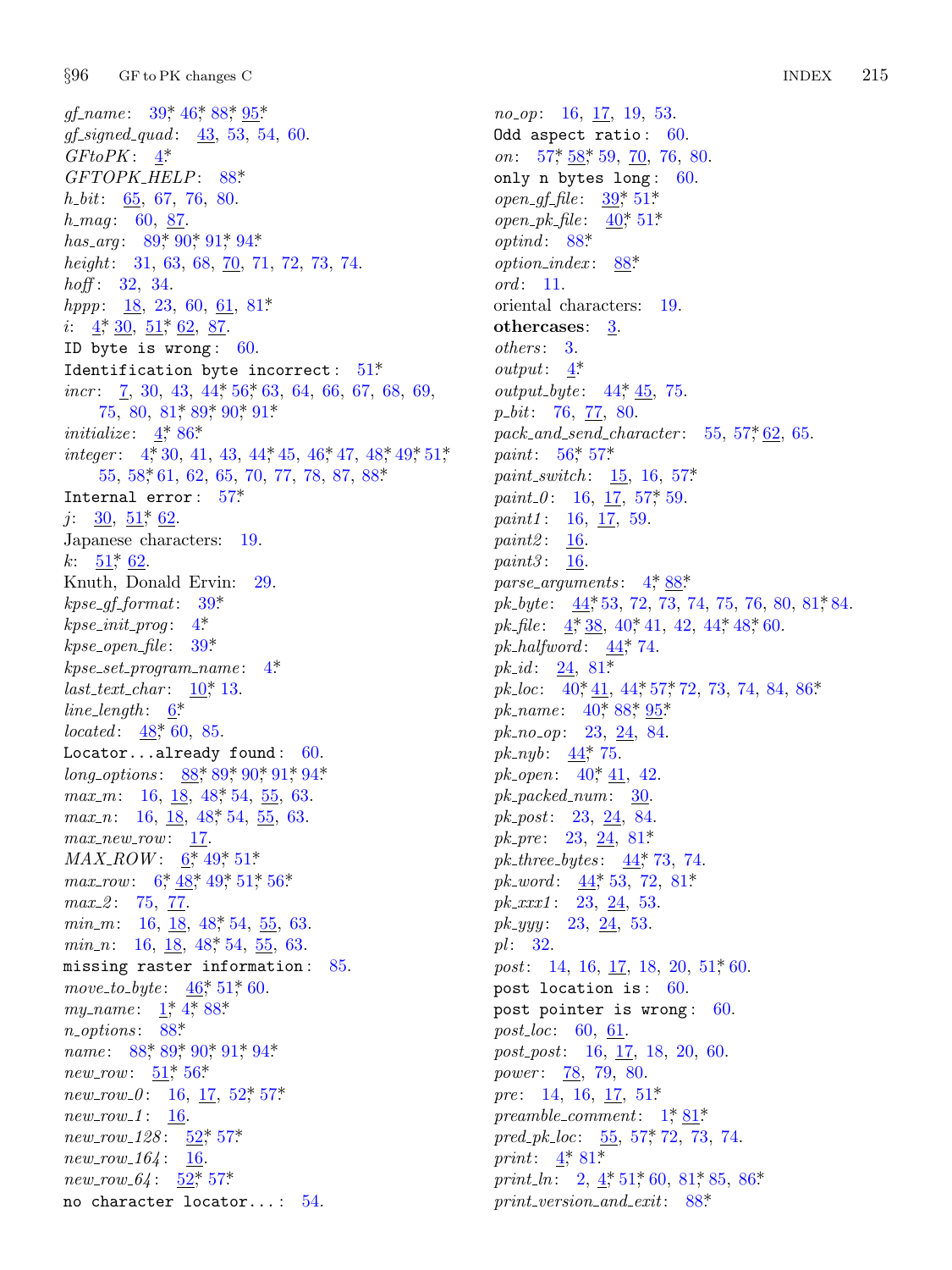216 **INDEX** 

 $proofing: 19.$ put\_count:  $64, 67$ . put\_in\_rows:  $56$ , 57, 59. put\_ptr: 64, 65. putbyte:  $44^*$  $q: \underline{61}.$  $r_{\text{-}}count: 76, 77.$  $r_{-}i$ : 76, 77.  $r_{-}on: 76, 77$  $read: 43.$  $repeat\_count: 30.$  $repeat\_flag: 64, 65, 66, 76, 80.$ rewrite:  $40^*$ rewrite bin:  $40^*$ Rokicki, Tomas Gerhard Paul: 1\*  $round: 60.$ row:  $6, 48, 49, 51, 55, 56, 57, 63, 64, 65, 66,$ 67, 68, 69, 75, 76, 80. *row\_overflow:*  $\underline{51}$ <sup>\*</sup>,  $56$ <sup>\*</sup> row<sub>-p</sub>tr:  $\frac{55}{56}$ , 56<sup>\*</sup>, 57<sup>\*</sup>, 63, 64, 66, 67. s\_count: 76, 77.  $s_i$ : 76, 77.  $s_0$ . 76, 77. Samuel, Arthur Lee:  $1^*$ scaled: 16, 18, 19, 23. *sent*:  $\frac{48}{57}$ set\_pos:  $46^*$ sixteen\_cases:  $52^*$  $sixty_{-}four_{-}cases: 52^{*}_{0} 57^{*}_{0} 59.$ skip:  $56*$  $skip_0.1cm0.57^*$  $skip0: 16, 17, 57*$  $skip 1: 16, 17.$  $skip2: 16.$ skip3: 16. state:  $57, 58, 59, 64, 67, 70, 76, 80.$ *status*:  $48, 49, 54, 57, 60, 85$ . *stderr*:  $8*88*$ stdout:  $4^*$ strcmp:  $88^*$ system dependencies:  $\frac{3}{2}$ ,  $8, \frac{40}{3}, 20, 37, 43, 46$ \* text\_char:  $\underline{10}$ <sup>\*</sup>, 11. text\_file:  $\underline{10}^*$  $tfm: 32, 33, 36.$ *tfm\_width*:  $48,60,71,72,73,74$ . *thirty\_seven\_cases:*  $52$ <sup>\*</sup>,  $57$ <sup>\*</sup> true:  $40^*$ , 57, 64, 67, 76. *uexit*:  $8^*$ *undefined\_commands*: 17. Unexpected command:  $51^*$ ,  $57^*$ , 60. Unexpected end of file:  $43.$  $usage: 88*$ 

 $usage\_help: 88*$ val:  $89,90,91,94$ *verbose*:  $4,91,92,93$ version\_string:  $4^*$ *virgin*:  $48^*$ , 49<sup>\*</sup>, 54, 60. voff: 32, 34. *vppp*:  $\frac{18}{23}$ ,  $\frac{23}{60}$ ,  $\frac{61}{21}$ ,  $\frac{81*}{2}$ white:  $16.$ width: 31, 63, 66, 67, 68, 70, 71, 72, 73, 74, 76, 80.  $write: 4*$ *write\_ln:*  $4^*8^*88^*$  $x_{\text{off}}$ set: 63,  $\overline{70}$ , 71, 72, 73, 74. xchr:  $11, 12, 13, 81*$  $x \text{fseek}: 46^*$  $xftell: 46*$  $cmalloc\_array: 49*$ *xord*:  $11, 13, 81*$  $xrealloc_array: 51*$  $xxx1: 16, 17, 53.$  $xxx2:$ **16.** xxx3: 16.  $xxx4: 16.$  $y\text{-}offset: 63, 70, 71, 72, 73, 74.$  $yyy: 16, 17, 19, 23, 53.$